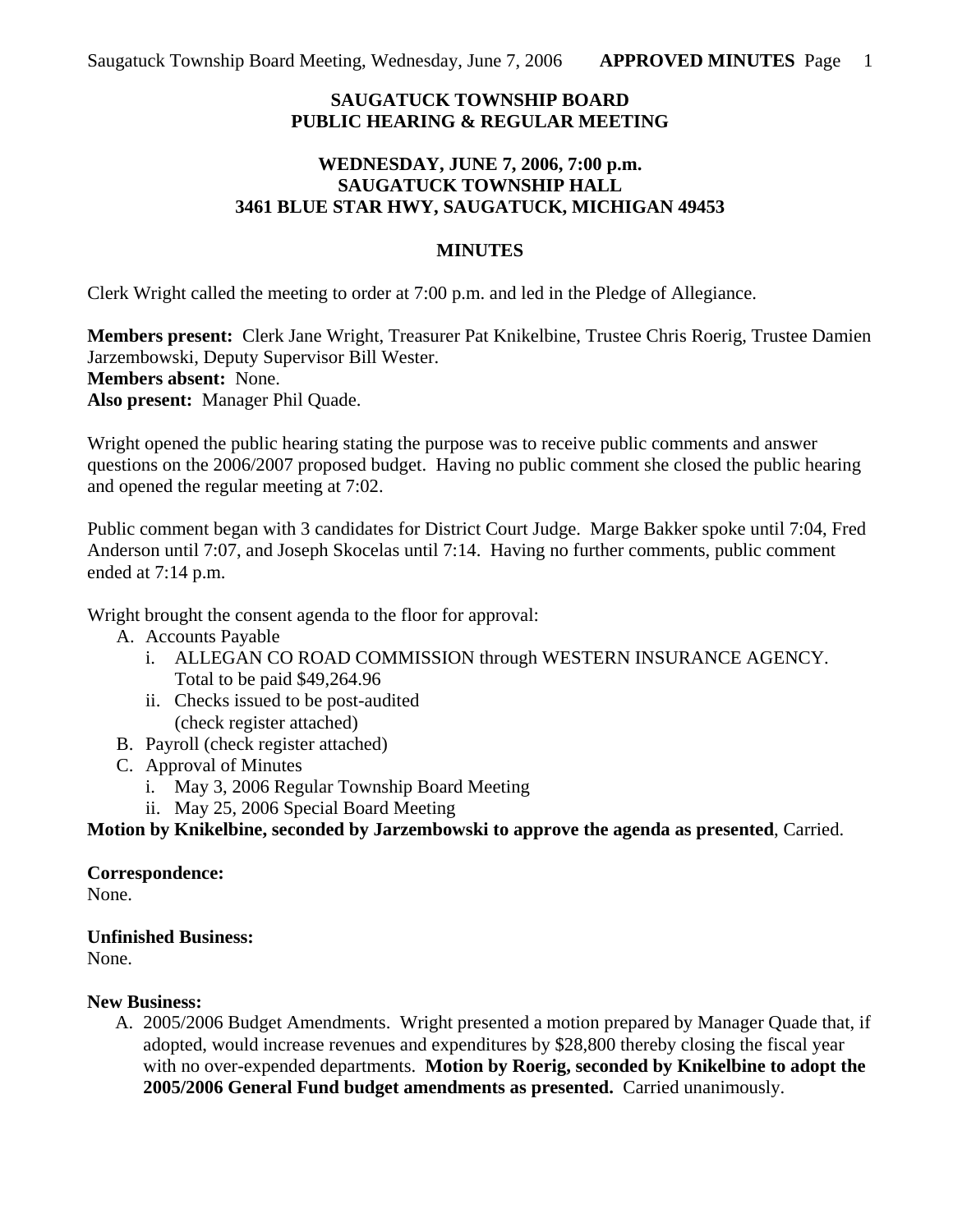- B. Adopt 2006/2007 Budget. Wright stated the public hearing revealed no objections to the proposed budget and asked for a motion to support the budget. **Motion by Roerig, seconded by Jarzembowski to adopt the 2006/2007 budget as presented.** Carried unanimously.
- C. Resignation of Supervisor Hank Gudith. Wright stated Gudith submitted a letter of resignation on May 30<sup>th</sup> and recited required procedure for replacing the Supervisor. Motion by **Knikelbine, seconded by Wright to accept the resignation from Henry Gudith as Township Supervisor.** Roerig stated he will be sorely missed. Carried unanimously.
- D. Appointment of Expiring Commission Members. Knikelbine suggested placing an ad in the local newspaper seeking interested individuals for both the appointments and a new Supervisor. Wright suggested holding a special meeting to interview any respondents. Board agreed to hold a special meeting on Wednesday, June  $28<sup>th</sup>$  at 6:00 pm. and offer nominations at the next regular meeting to be held on July  $5<sup>th</sup>$ .
- E. Resolution Authorizing the Construction of a Non-Motorized Trail. Manager Quade elaborated on the process that will result in the construction of the first non-motorized trail in the township and will connect the City of Saugatuck to Grand Haven as soon as Laketown Township completes the trail detailed in their master plan. He added the trail has a completion date of June 15, 2007. Knikelbine verified the trail has to be 10' wide due to the use of federal funds. Jarzembowski stated it would be great for the area and, with the exception of 3 property owners, construction will be within the public right-of-way. Quade stated that even though it is in the public right-of-way if people are concerned about a tree, we will work with them. Wright asked if notifications will be mailed to affected property owners. Quade responded yes, a public hearing will be held sometime in September where not only the property owners, but interested public will be invited to attend and ask questions or give comments. Roerig suggested requesting a digital map from the engineers and posting it on the web site. **Motion by Roerig, second by Jarzembowski to accept the resolution authorizing CMAQ funds to be used in partnership with the township to construct a non-motorized trail as submitted.** Resolution carried 4 to 0 and declared adopted.
- F. Indian Point Condominium Project Resolutions. Quade presented two contracts approved by the Township Attorney that would satisfy some of the requirements the Planning Commission requested for the project to proceed, but noted the documents would need to be revised to allow the Clerk and Treasurer to sign. **Motion by Roerig, second by Knikelbine to authorize the Clerk and Treasurer to sign the Indian Point Project resolutions.** Carried unanimously. Knikelbine verified the water and sewer contract only acknowledges that if sometime in the future water and sewer becomes available, the project recognizes they will be required to connect. **Motion by Wright, second by Roerig to adopt the Indian Point Condominium Project resolutions as presented.** Carried unanimously.
- G. Mika Meyers Beckett & Jones Invoice. Deputy Supervisor Bill Wester explained the bill was reduced but is now due. He added they will accept  $\frac{1}{2}$  payment now and  $\frac{1}{2}$  payment next month. Board discussion ensued. **Motion by Roerig, seconded by Wright to authorize the payment of the bill based on terms negotiated by the Deputy Supervisor and Clerk.** Carried unanimously.

# **Committee Reports:**

- A. Planning Commission. No report.
- B. Road Commission. Roerig reported a public meeting will be held to receive comments on the Old Allegan Road resurfacing from Blue Star Hwy to  $133<sup>rd</sup>$  Ave. on June  $26<sup>th</sup>$  at the High School.
- C. Interurban. No report.